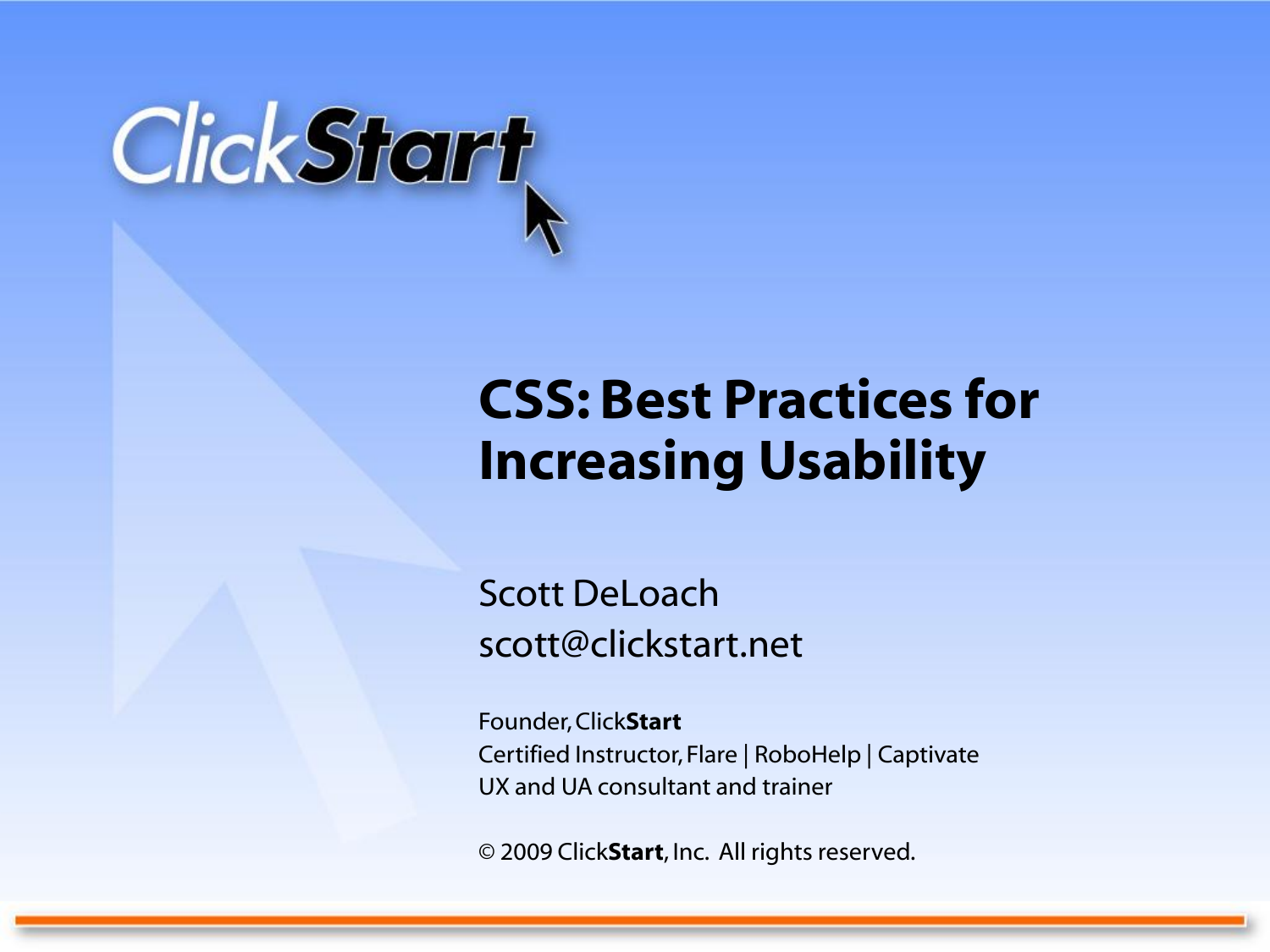#### **Overview**

- $\square$  Links
- $\Box$  Tables and non-scrolling regions
- □ Print
- □ Required fields
- □ Error messages
- $\square$  Customization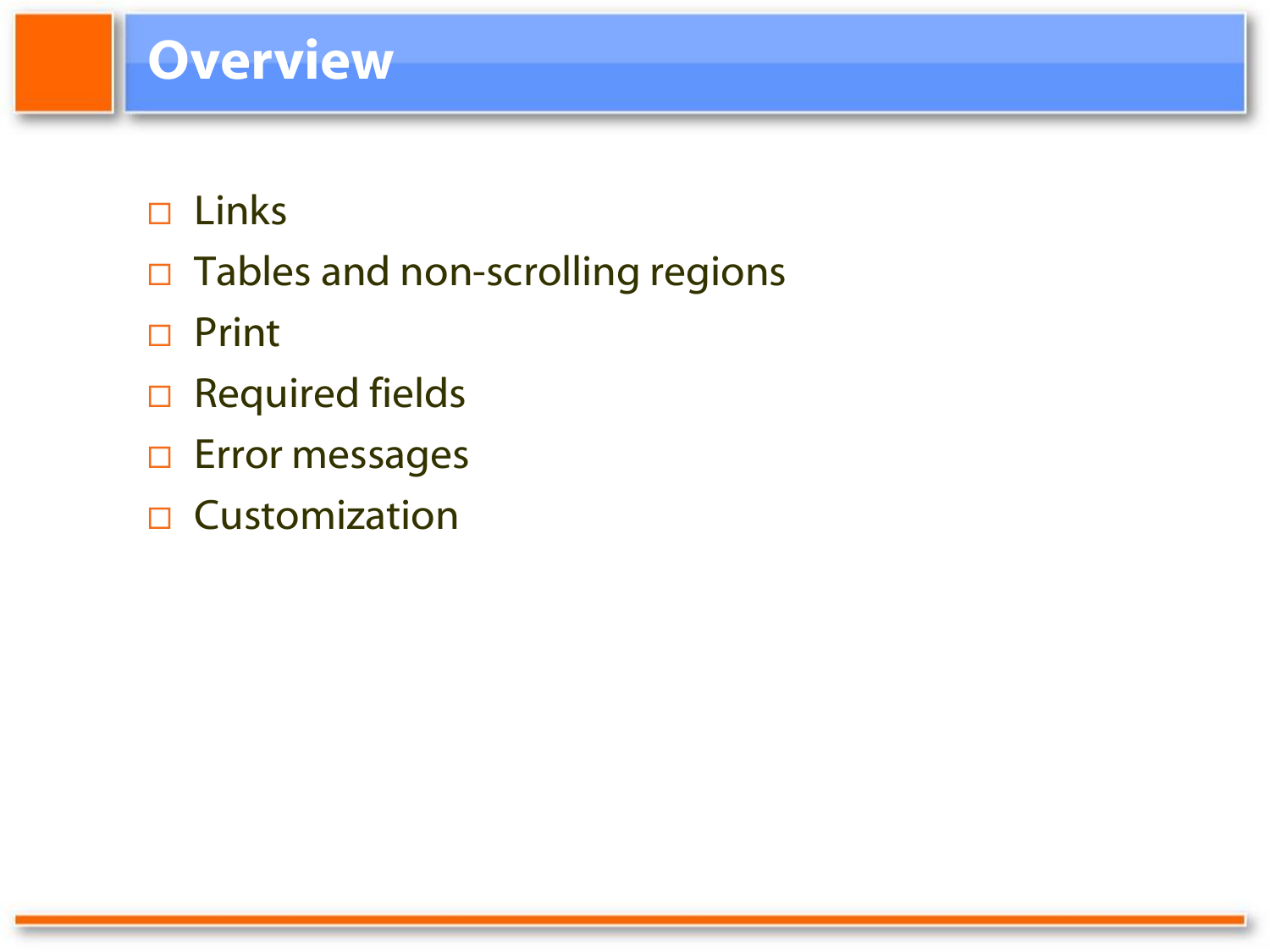### **Formatting links**

- □ Highlighting links on hover or when clicked
- $\Box$  Using dotted underlines for popup links
- $\square$  Styling visited links
- $\Box$  Styling external and email links
- $\square$  Styling document links
- $\Box$  Adding link icons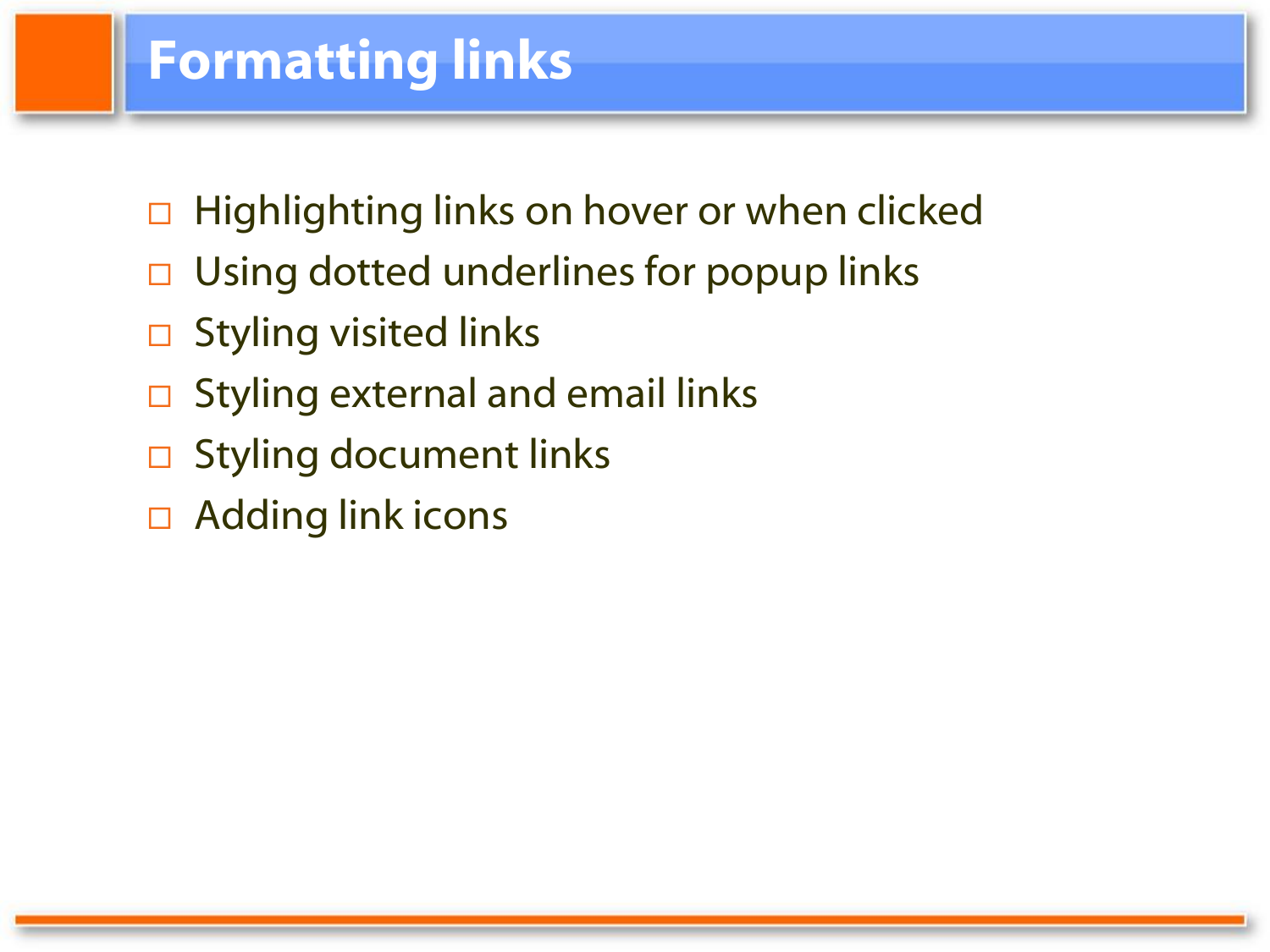# **Highlighting links on hover**



}

# a:hover { background-color: #000000; color: #ffffff;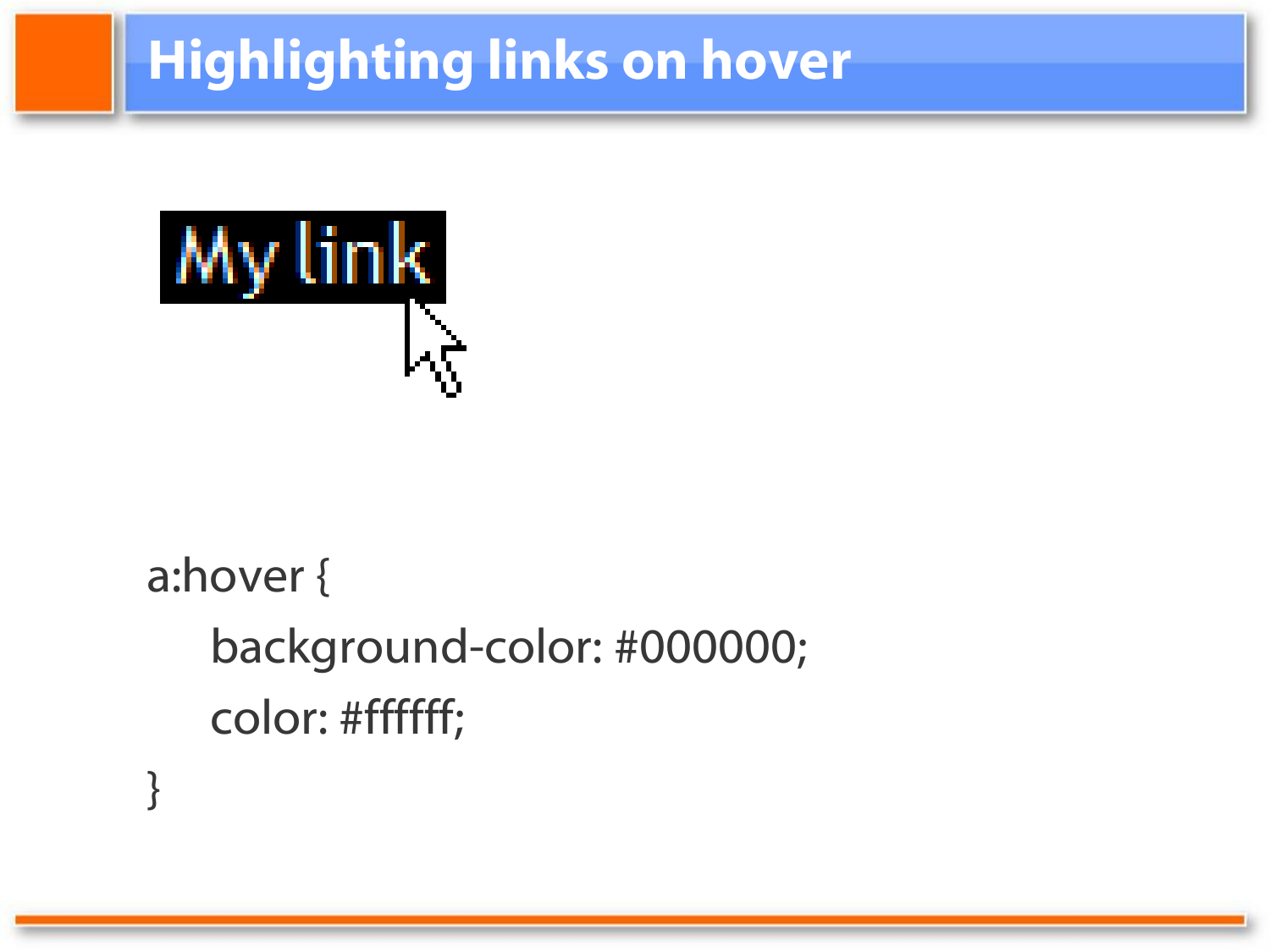## **Using a dotted underline for popups**



#### a {

}

text-decoration: none; border-bottom: 1px dotted #000000;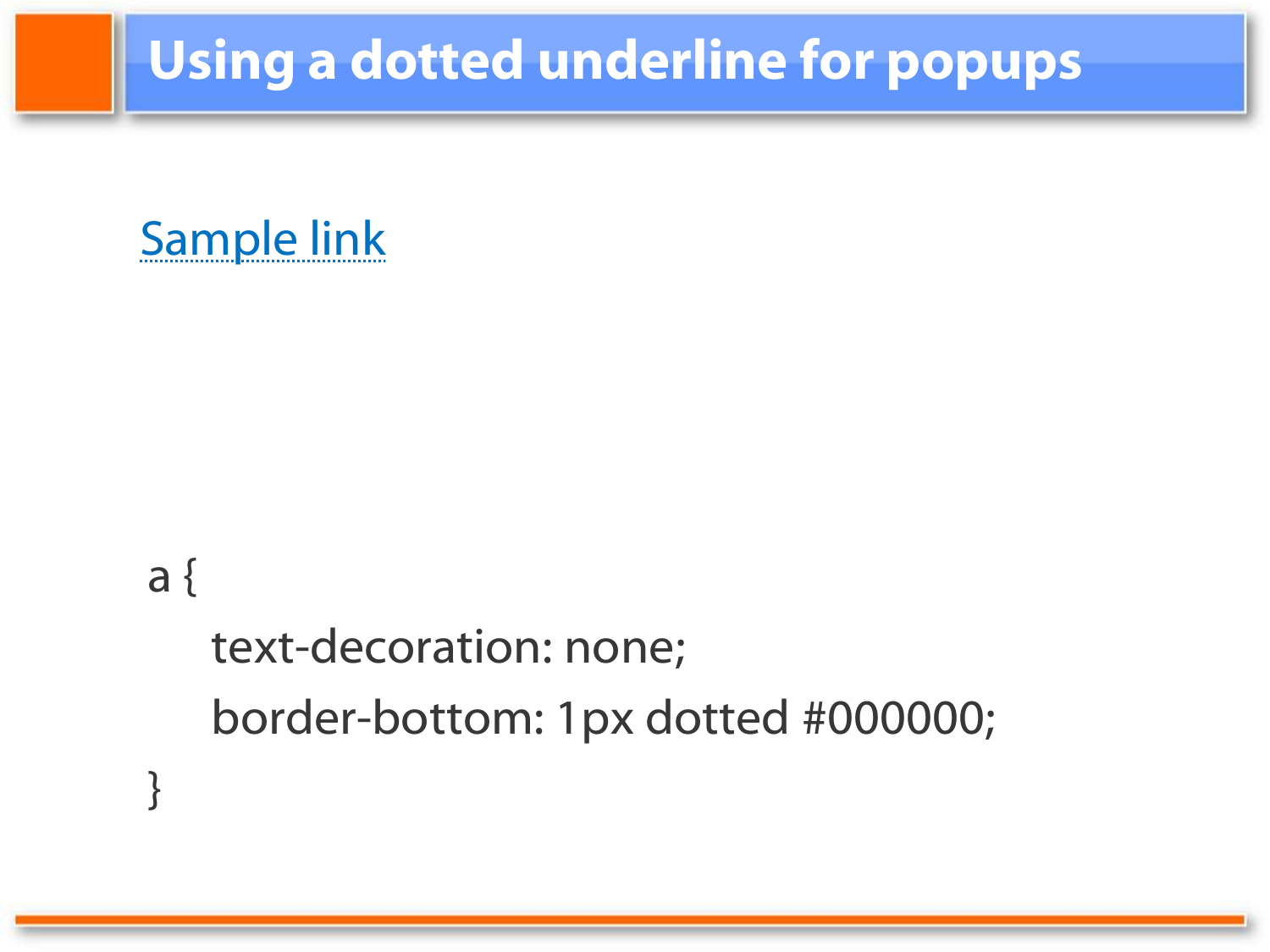## **Styling visited links**



}

# a:visited { background: url(checked.png) left no-repeat; padding-left: 20px;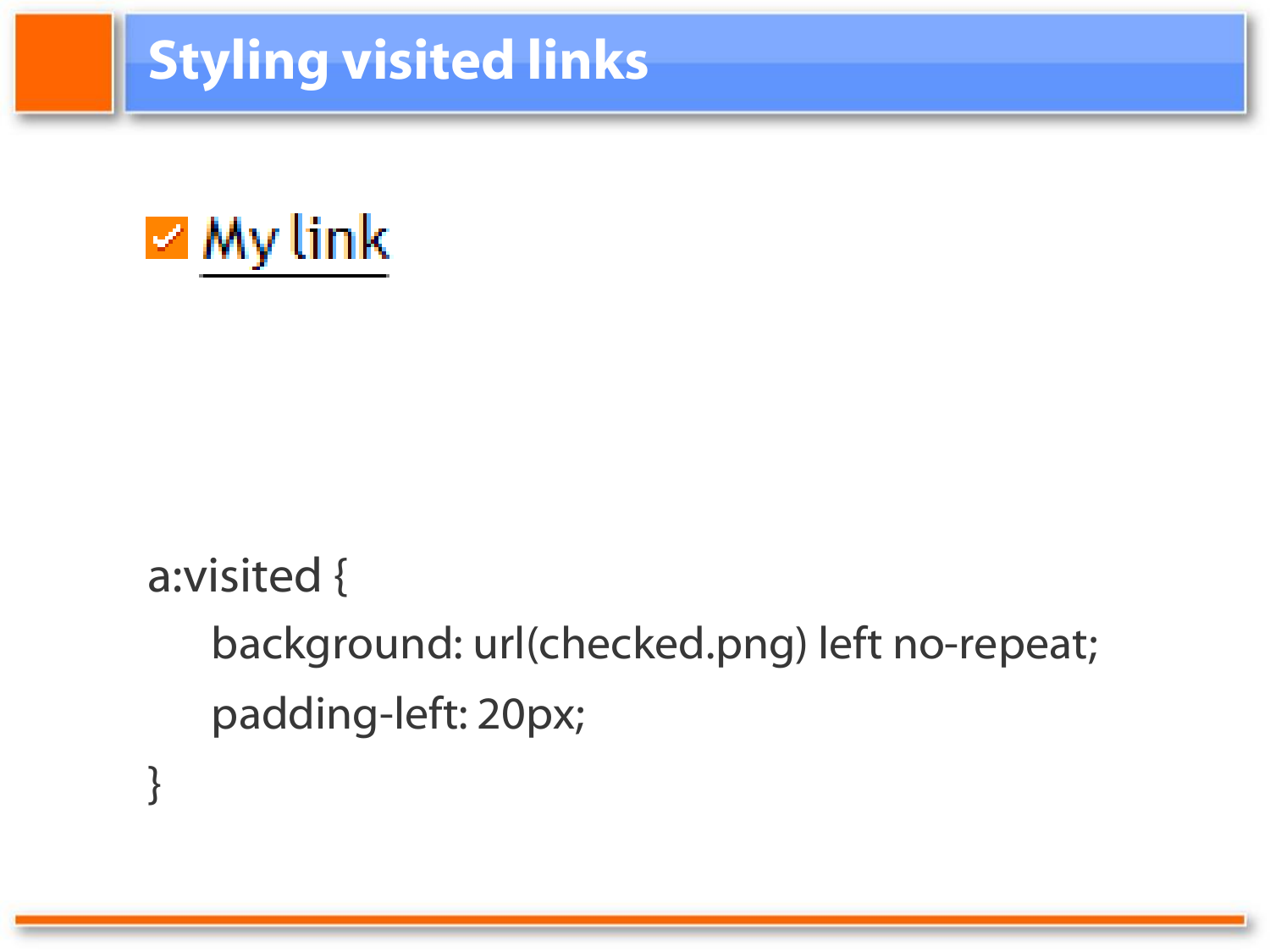## **Styling external and email links**

Send us an email at info@clickstart.net <a>
Send us an email at info@clickstart.net</a>
Send us an email at info@clickstart.net

# a[href $\wedge$ ="mailto:"] { background: url(email.gif) no-repeat right; padding-right: 20px;

}

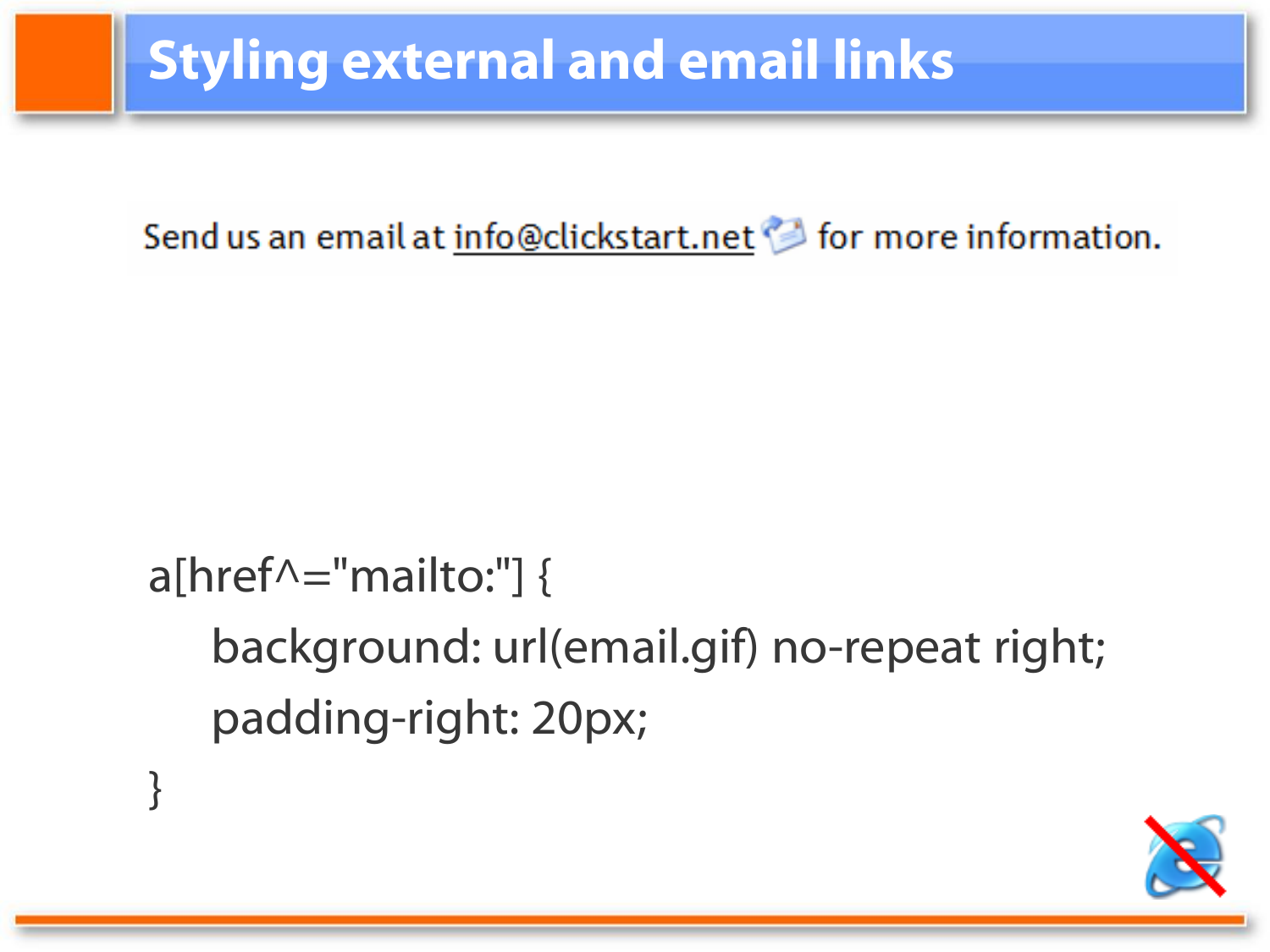## **Styling links to documents**

}

#### For more information, open the User's Guide M Word document.

# $a[hrefs=".doc"]$ background: url(word.gif) no-repeat right; padding-right: 20px;

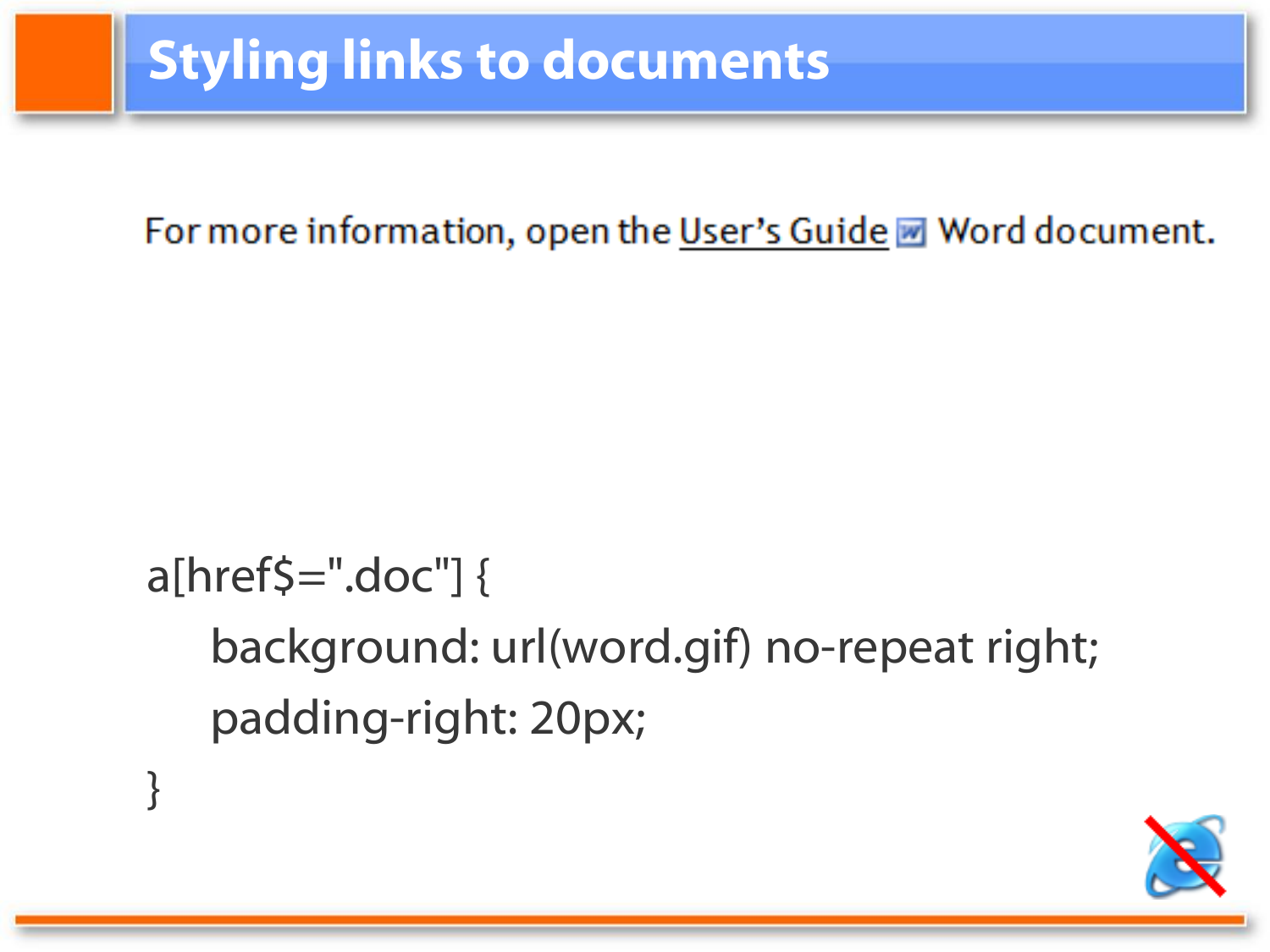#### **Formatting tables and non-scrolling regions**

- $\Box$  Highlighting table rows or cells on hover
- $\Box$  Rounding table corners
- Adding a non-scrolling table header
- $\Box$  Creating a non-scrolling region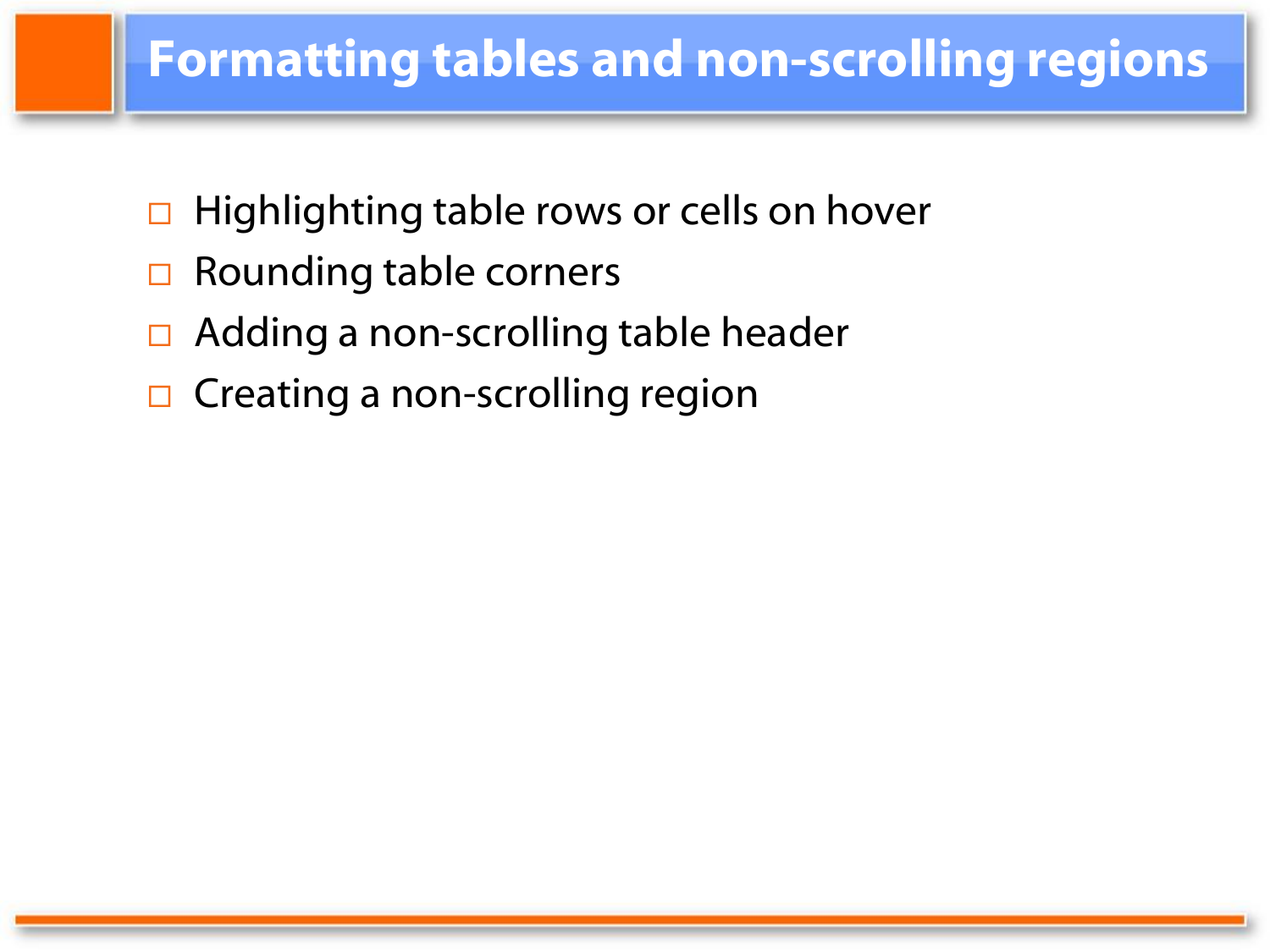# **Highlighting table rows or cells on hover**

| Team                             | w | D |   | <b>GF</b> | GA | <b>Pts</b> |
|----------------------------------|---|---|---|-----------|----|------------|
| Germany                          | 8 |   | 0 | 26        | 5  | 26         |
| <b>Russia</b><br>hã              |   |   | 2 | 19        | 6  | 22         |
| Finland                          | 5 | З | 2 | 14        | 14 | 18         |
| Wales                            |   |   | 6 | 9         | 12 | 12         |
| Azerbaijan<br><b>All Company</b> |   |   |   | 4         | 14 |            |
| Liechtenstein                    | 0 |   | 8 | 2         | 23 |            |

tr:hover { background-color: #ffff00; }

#### or

td:hover { background-color: #ffff00; }

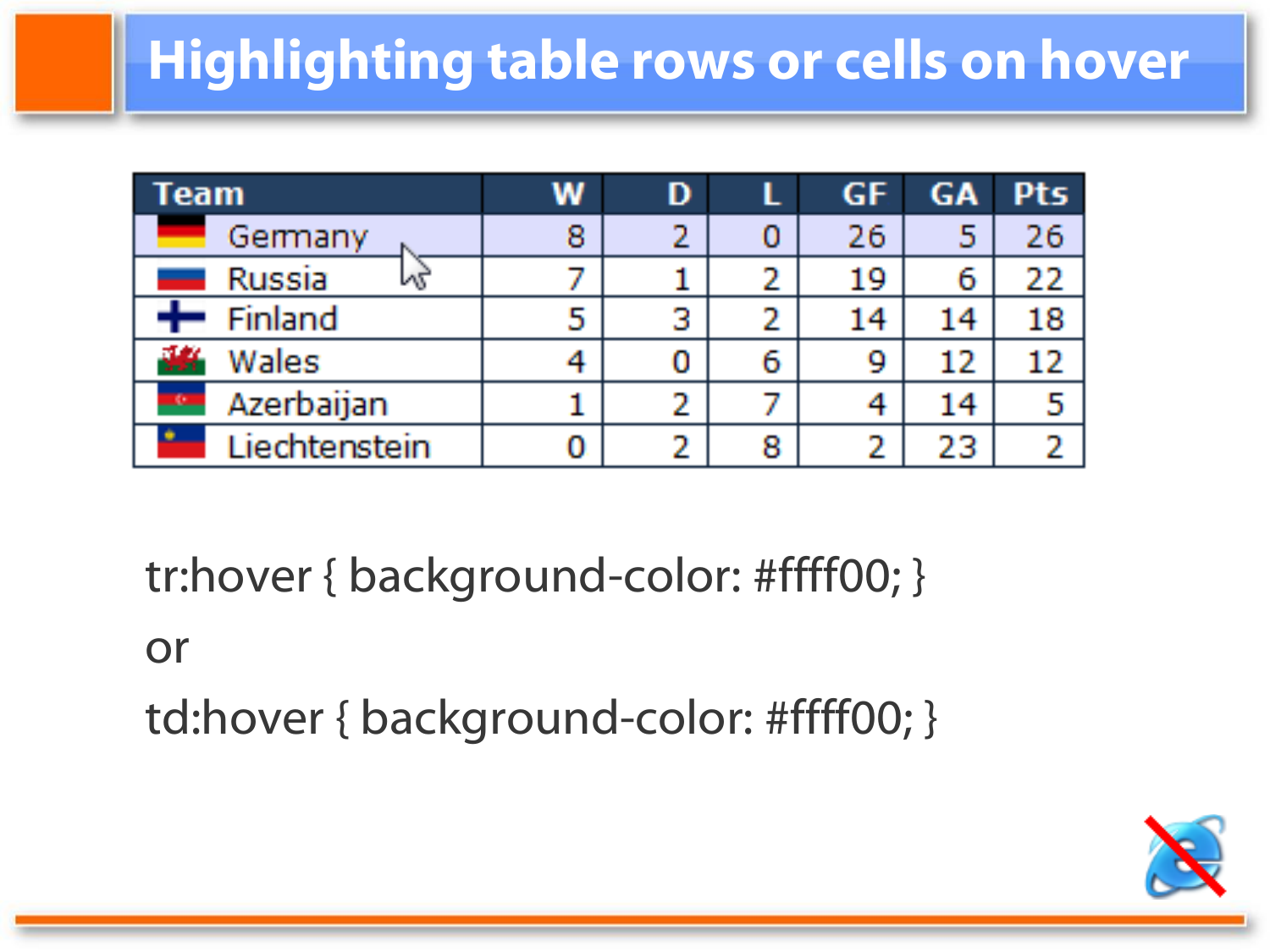### **Rounding table corners**

| Team                         | w | D |   | GF | <b>GA</b> | <b>Pts</b> |
|------------------------------|---|---|---|----|-----------|------------|
| Germany                      | 8 |   | 0 | 26 | 5         | 26         |
| <b>Russia</b>                |   |   | 2 | 19 | 6         | 22         |
| ╇<br>Finland                 | 5 | 3 | 2 | 14 | 14        | 18         |
| Wales                        |   |   | 6 | 9  | 12        | 12         |
| <b>In the </b><br>Azerbaijan |   |   |   |    | 14        | -5         |
| Liechtenstein                | 0 |   | 8 |    | 23        |            |

table {

}

border: 1px solid #0000ff; -moz-border-radius: 8px; -webkit-border-radius: 8px;

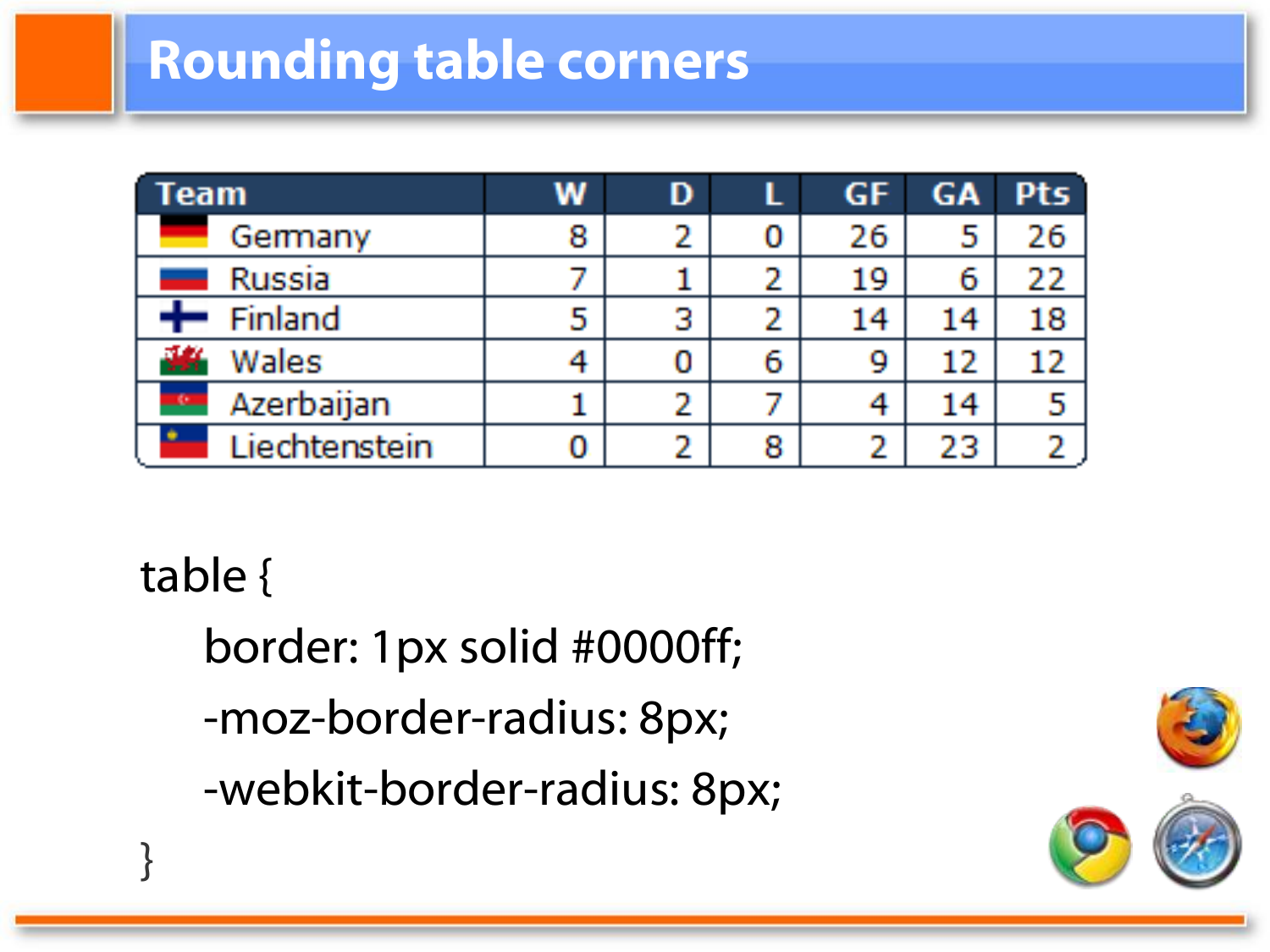## **Adding a non-scrolling table header**

```
div {
position: relative;
overflow-y: scroll; overflow-x: hidden;
height: 200px; width: 100%;
border: solid #000000; border-width: 1px;
}
table { border-width: 1px; width: 100%; }
thead tr {
position: absolute;
top: expression(this.offsetParent.scrollTop);
background-color: #ffffcc;
text-align: left;
}
tbody { height: auto; }
table tbody tr:first-child td { padding: 18px 4px 0px 2px; }
```
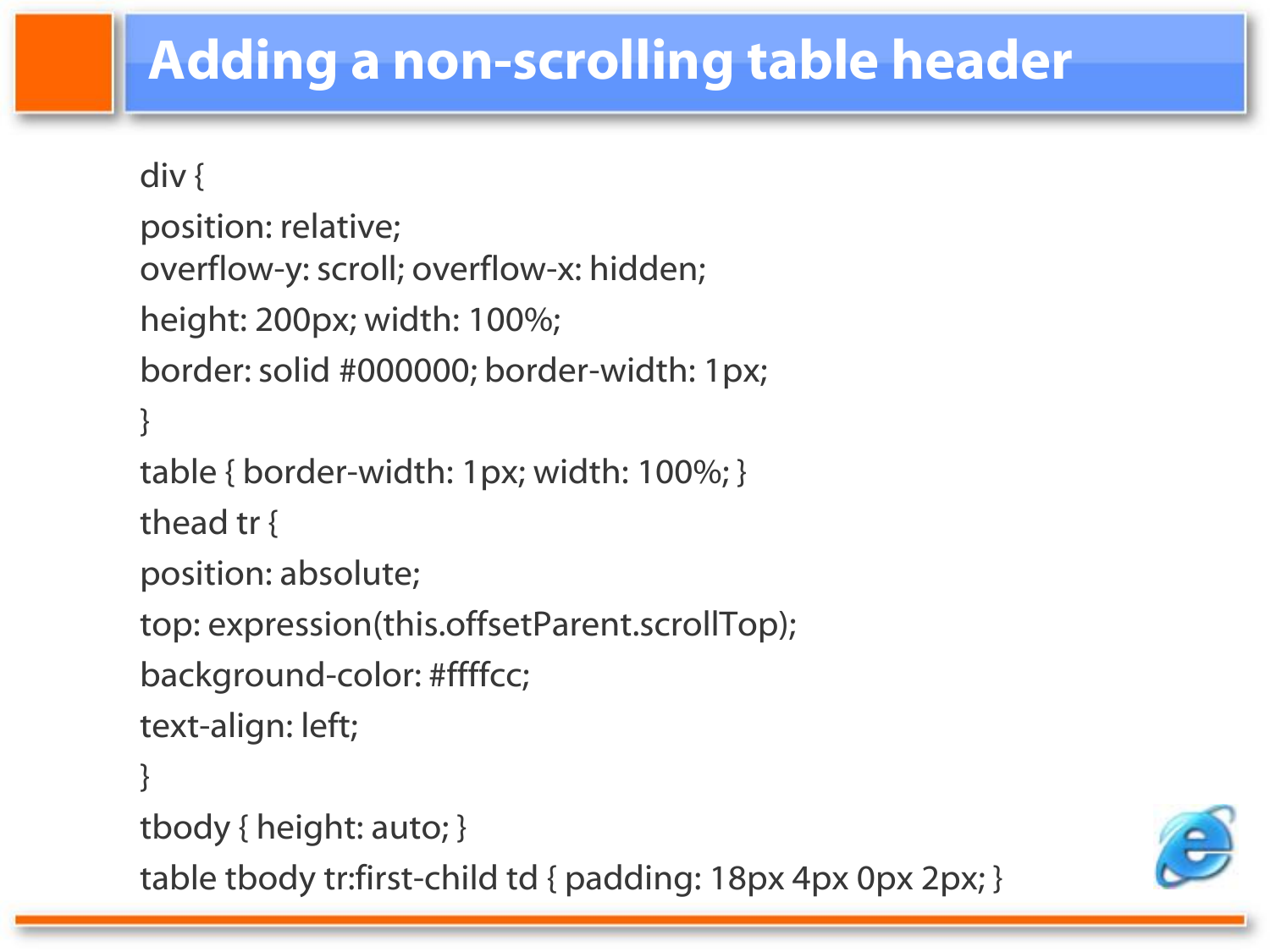## **Creating a non-scrolling region**

.

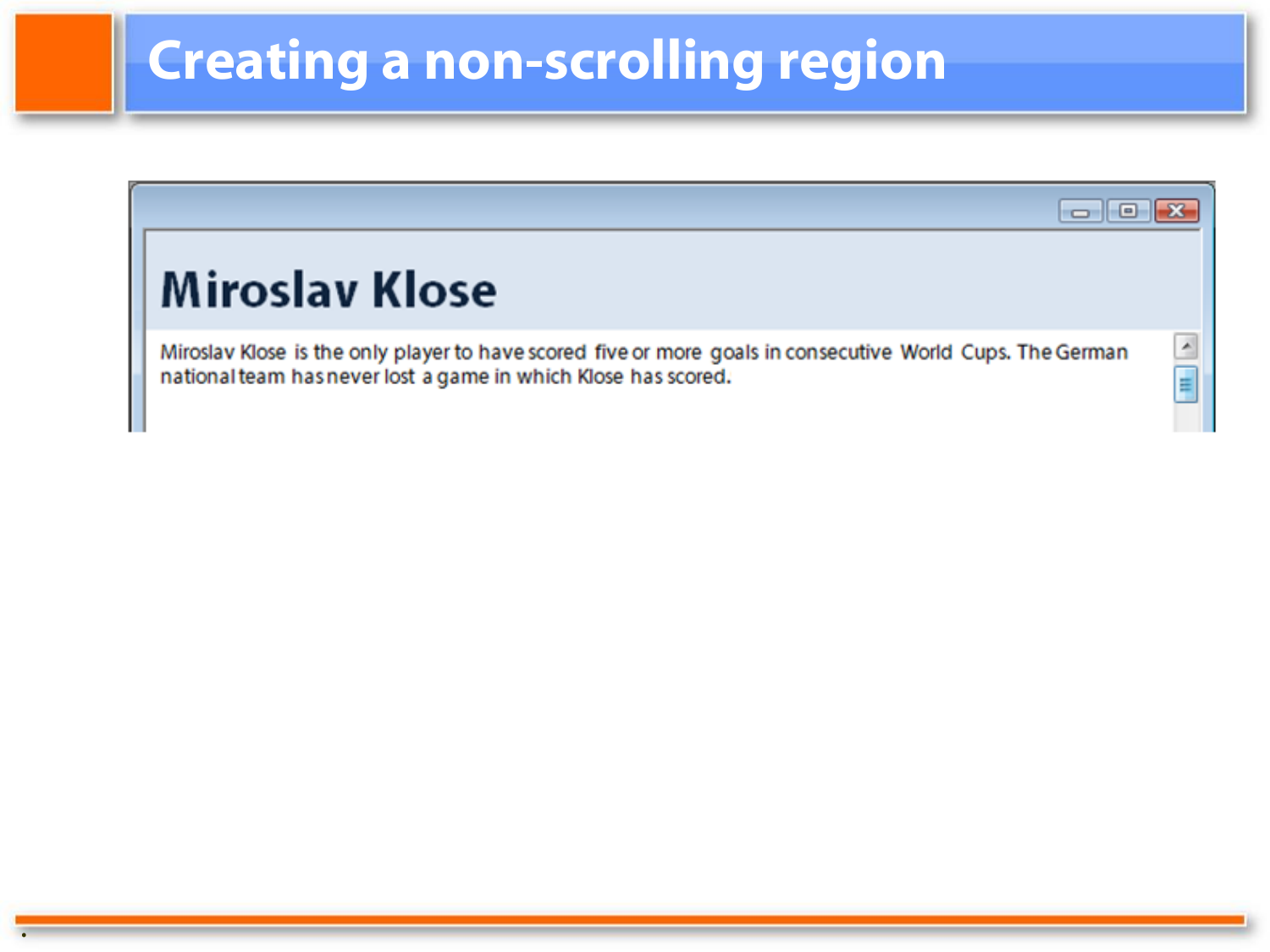### **Creating a non-scrolling region**

```
body {
   padding: 5em 0 0 0;
   background:url(nothing) fixed;
   }
h1 {
   position:fixed;
   _position:absolute;
   top:0; 
   _top:expression(eval(document.body.scrollTop));
   margin-top:0; 
   padding-top:0; 
   left: 0; 
   padding-left: 10px; 
   width: 100%; 
   _width:expression(eval(document.body.clientWidth)); 
   background:gray;
```
}

.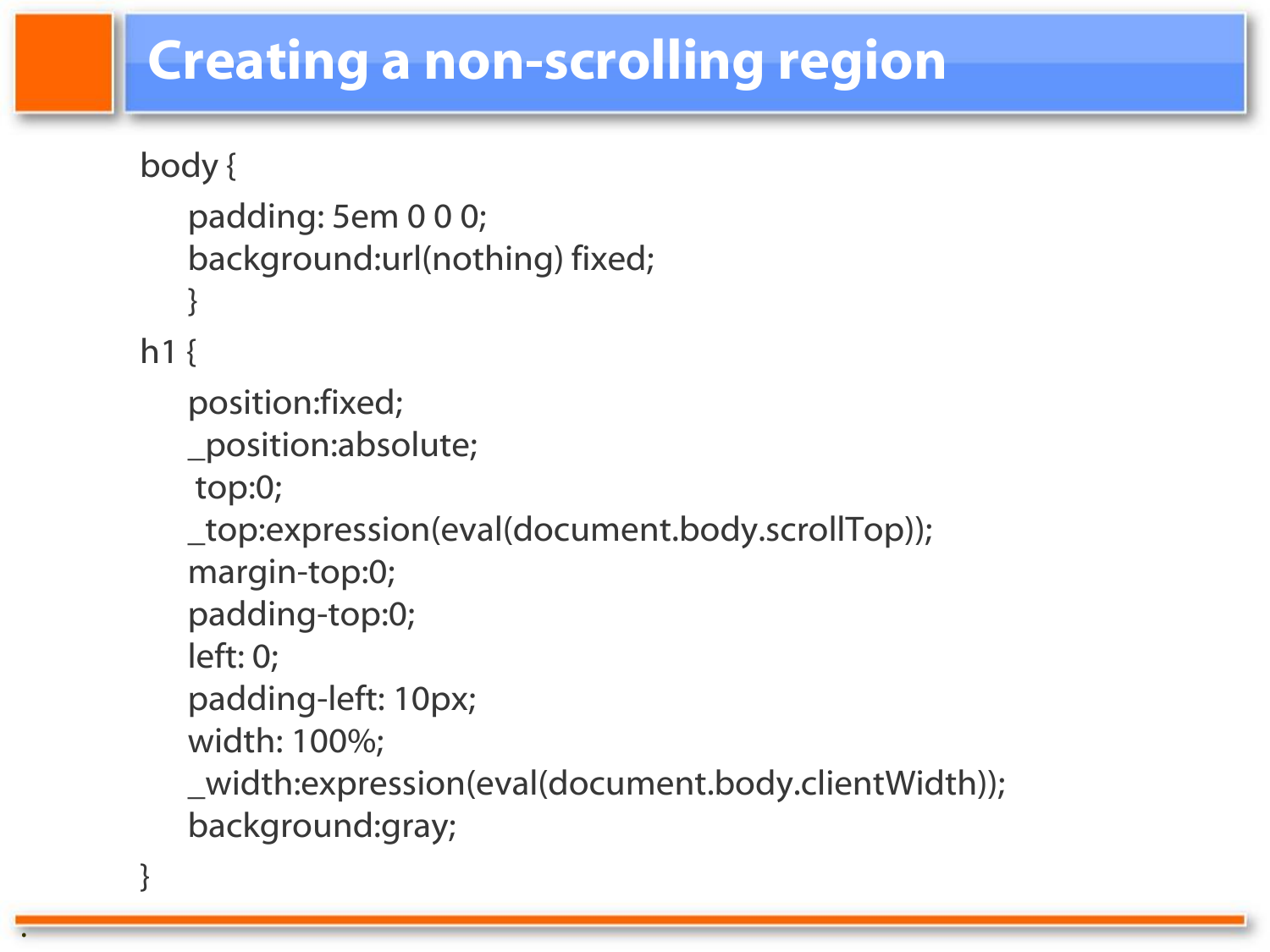### **Creating a print-specific layout**

- $\Box$  Specifying a print-specific stylesheet
- $\Box$  Controlling page breaks
- $\Box$  Showing link URLs when the user prints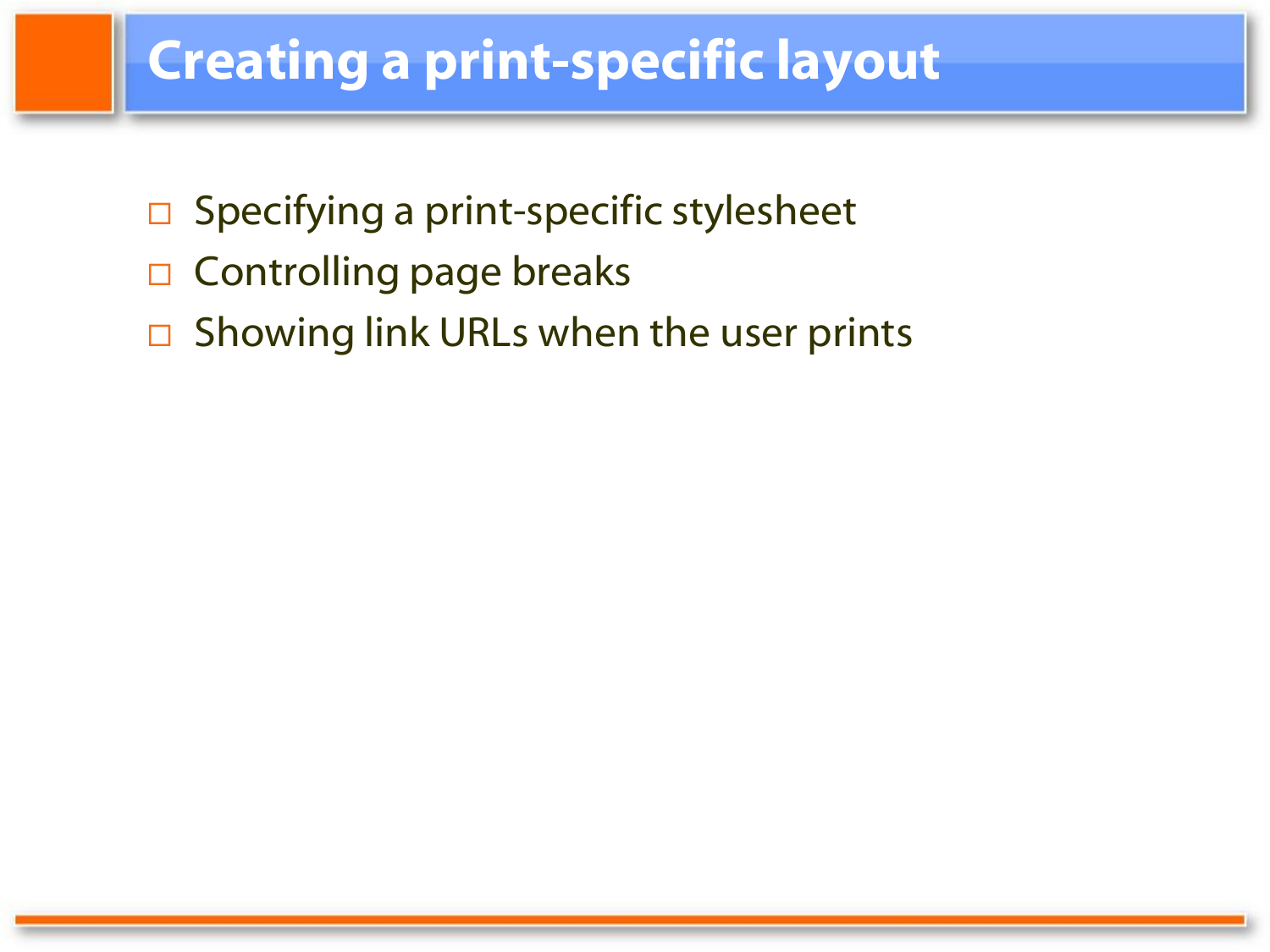## **Specifying a print-specific stylesheet**

#### **Separate 'print' CSS files**

<link rel="stylesheet" type"text/css" href="print.css" media="print">

### **Print-specific styles in a general CSS file**

@media print {

… }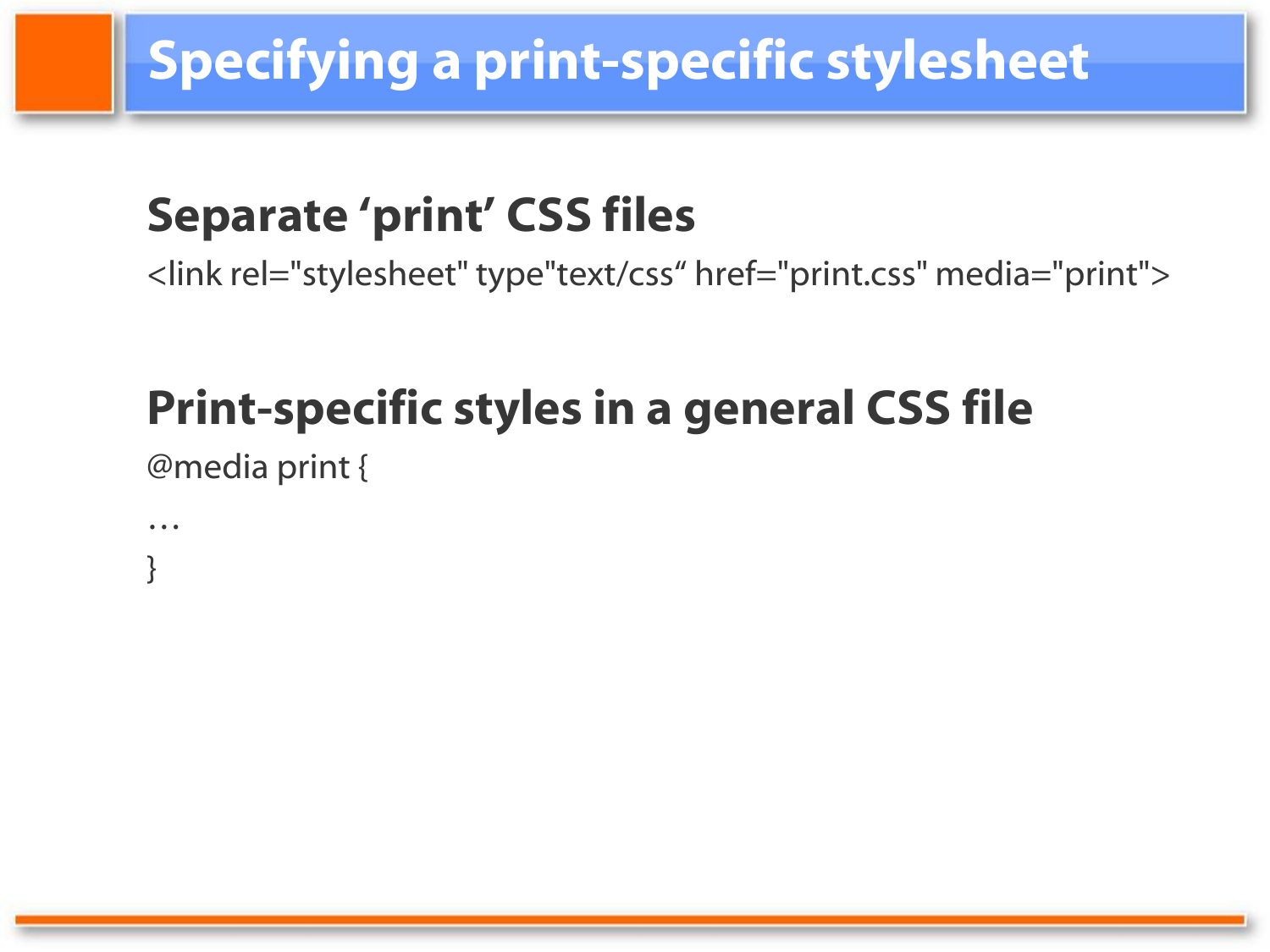#### **Controlling page breaks**

h1 { page-break-before: always; }

table { page-break-inside: avoid; }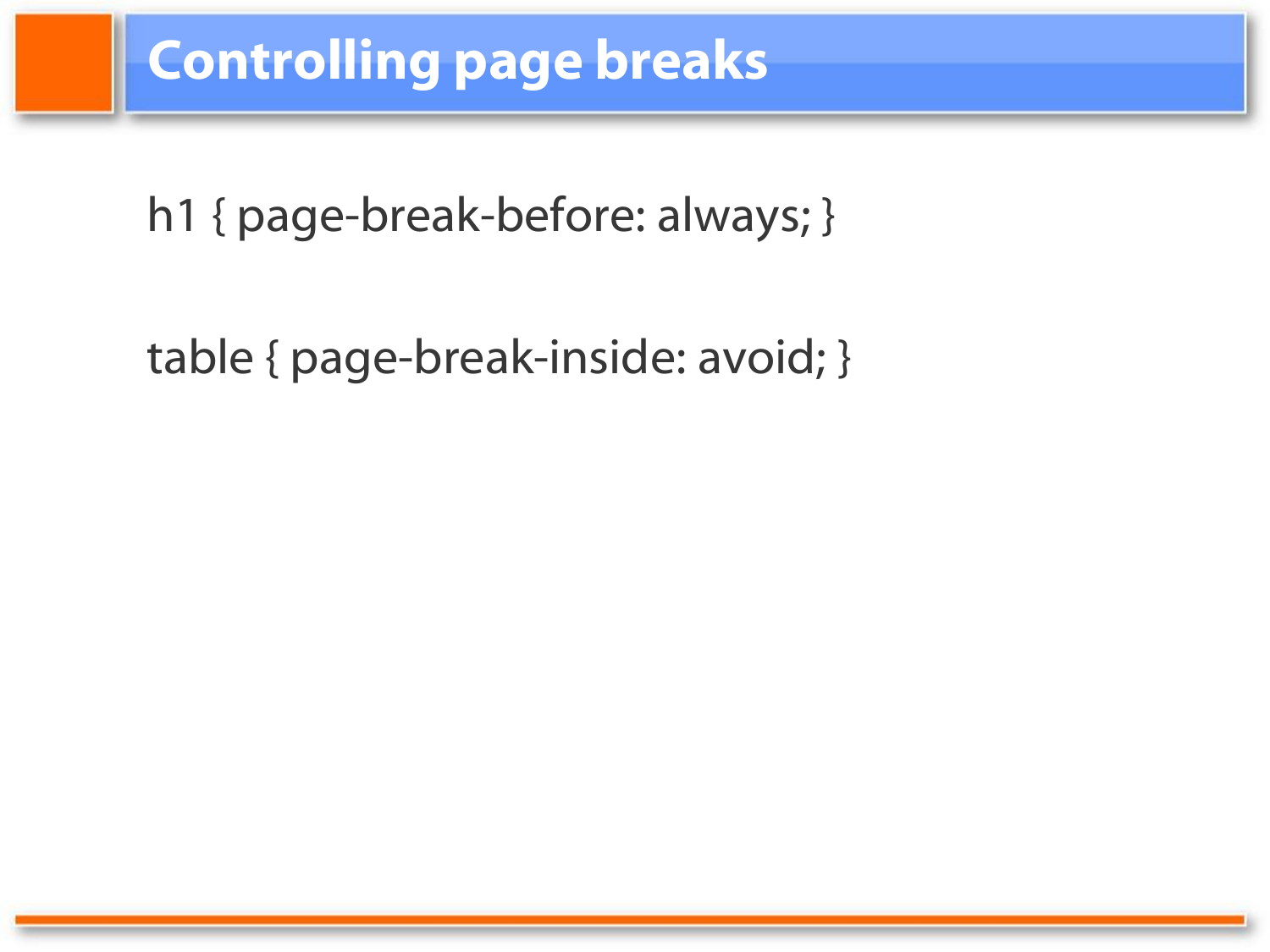Visit Click**Start** (http://www.clickstart.net) …

```
a:link:after, a:visited:after {
 content: " (" attr(href) ") ";
}
a[href\wedge="/"]:after {
 content: " (http://www.yourwebsite.com" attr(href) ") ";
}
```
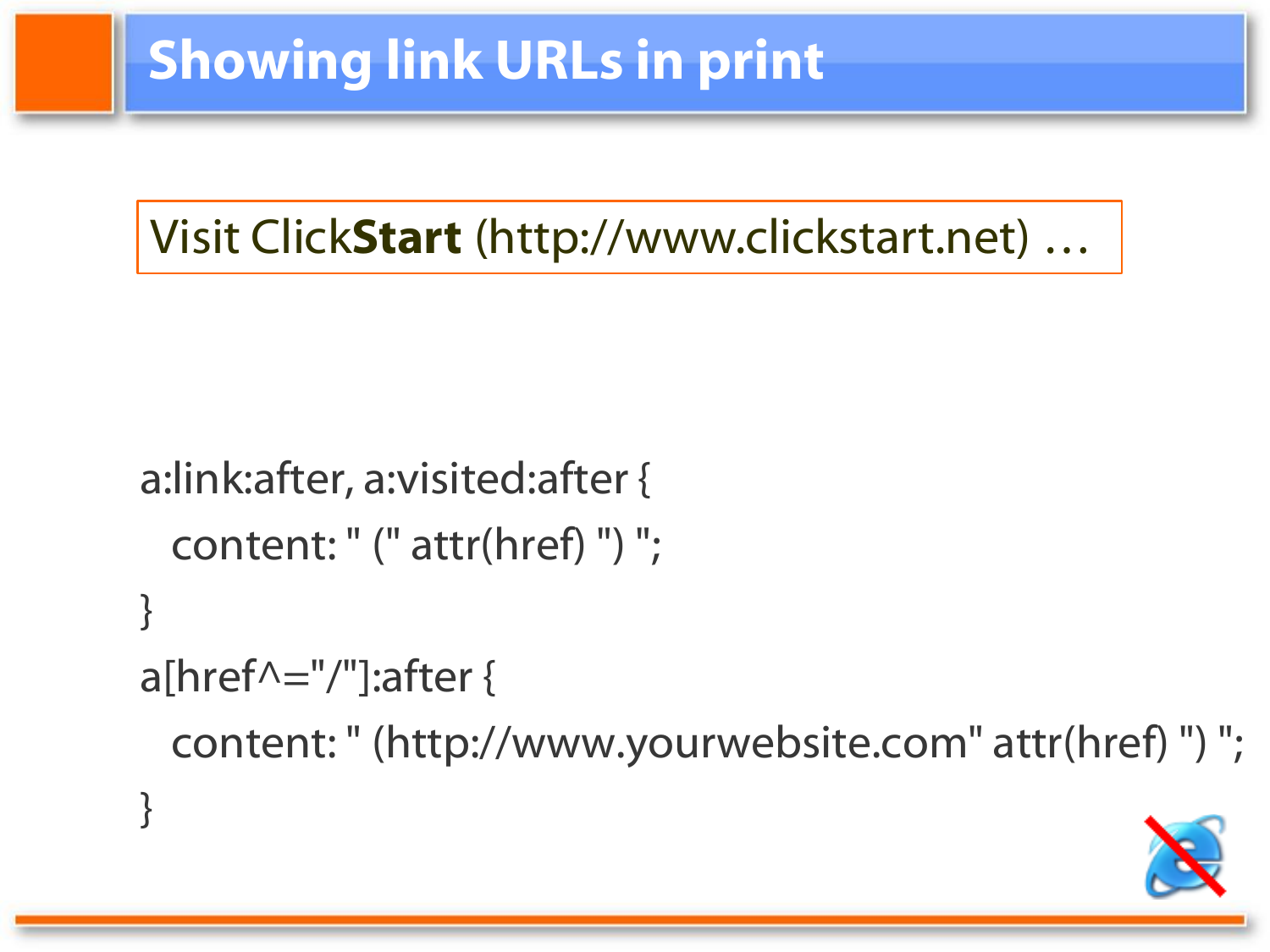## **Formatting required fields**

Requestor: \*

input.req:after { content: "\*"; }



Requestor:

input.req { border-color: #00ff00; }

Requestor:

}

input.req {

background-color: #ffffc0; color: #000000;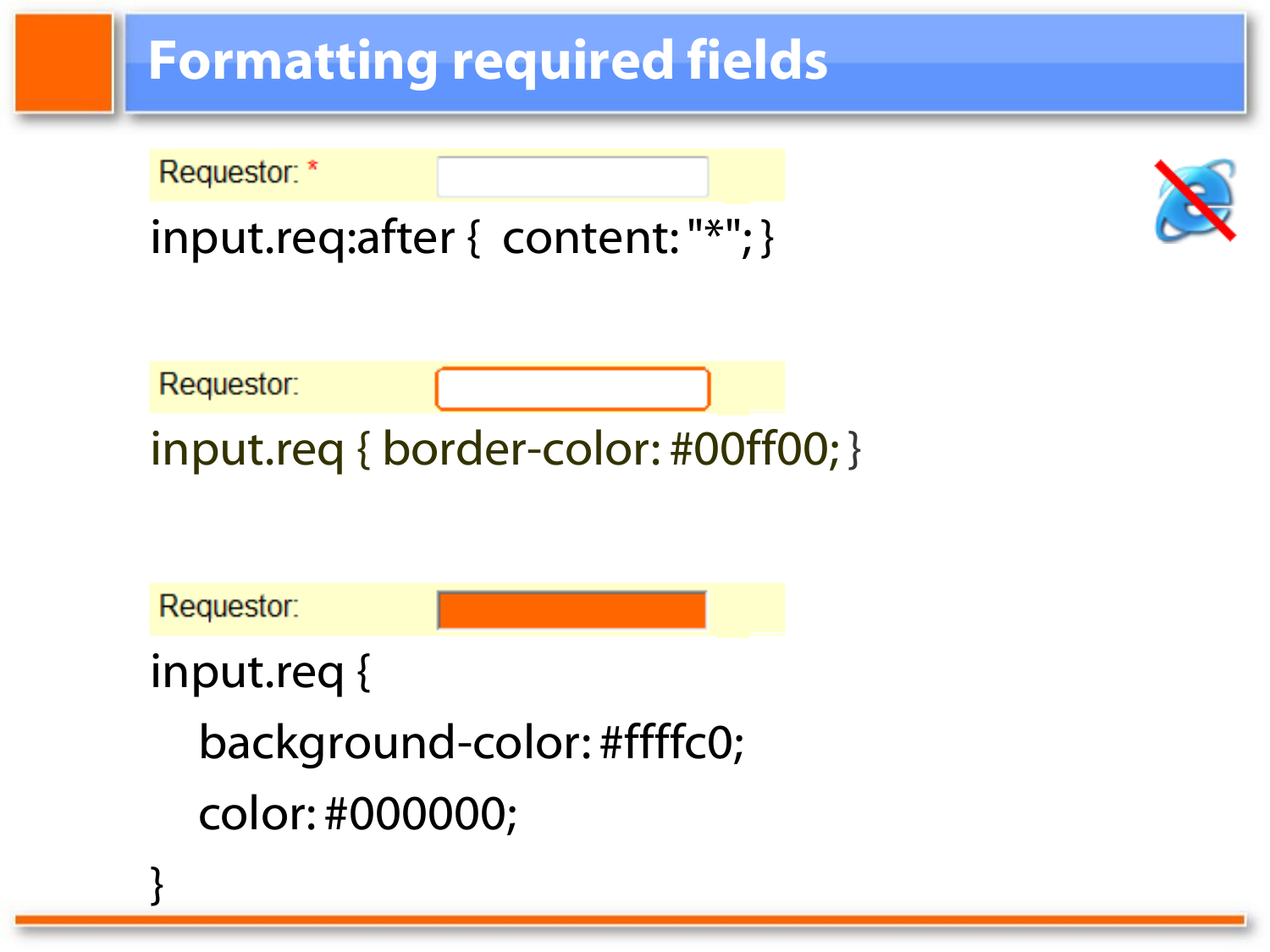#### **Formatting error messages**

| <b>My Application</b>                            |                                                                            |  |  |  |
|--------------------------------------------------|----------------------------------------------------------------------------|--|--|--|
| Create project<br>View projects<br>View schedule | Please provide the following information:<br>• Project Number<br>Requestor |  |  |  |
| Search                                           | <b>Create Project</b>                                                      |  |  |  |
|                                                  | Project Number:                                                            |  |  |  |
|                                                  | Description:                                                               |  |  |  |
|                                                  | Start Date:                                                                |  |  |  |
|                                                  | <b>Completion Date:</b>                                                    |  |  |  |
|                                                  | Requestor:<br>first and last name                                          |  |  |  |

#### .errLabel { color: #ff0000; } .errField { background-color: #ff0000; }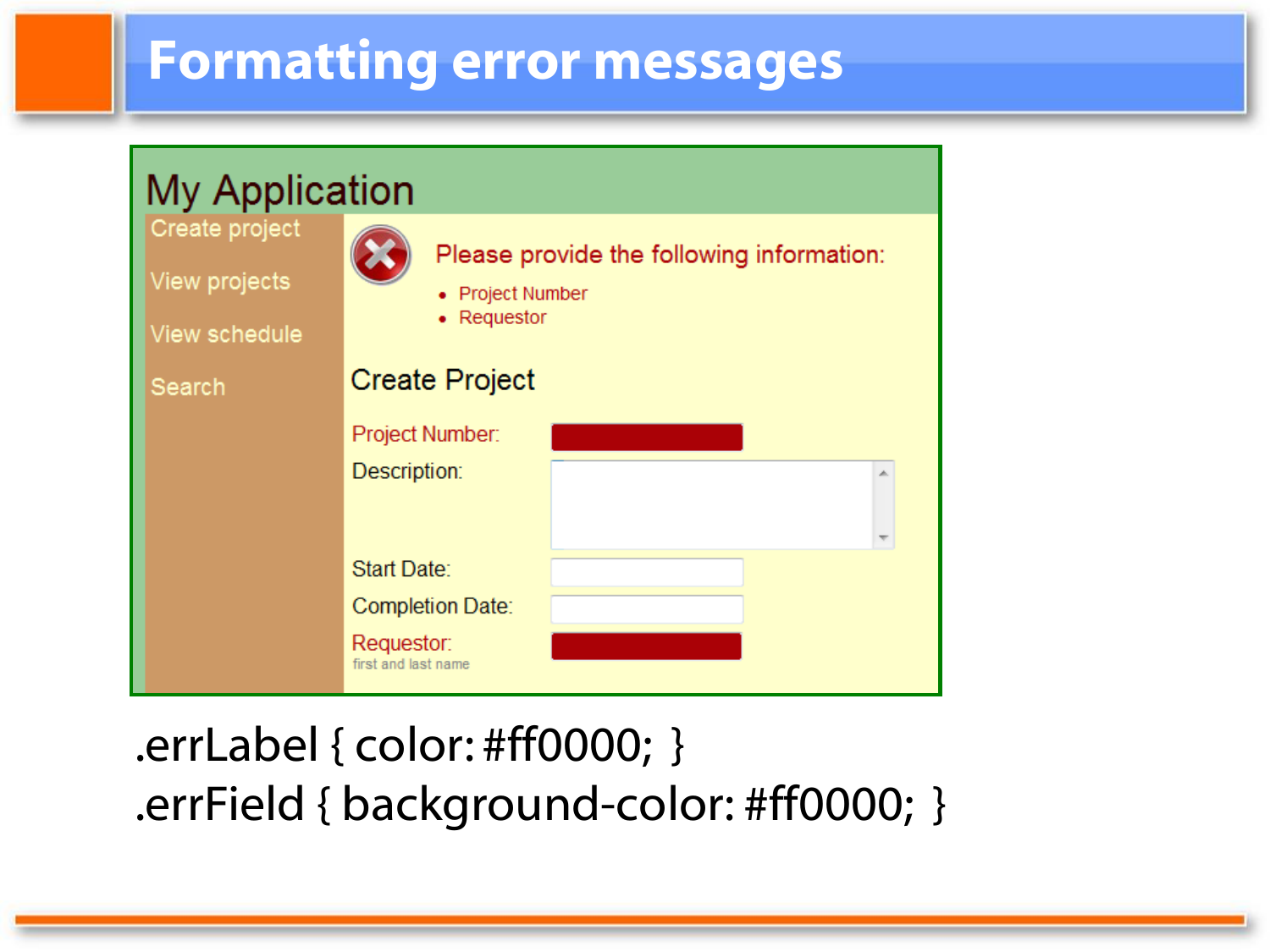#### **Customizing content**

- $\Box$  Changing the font size
- $\Box$  Changing the stylesheet
- □ Showing and hiding content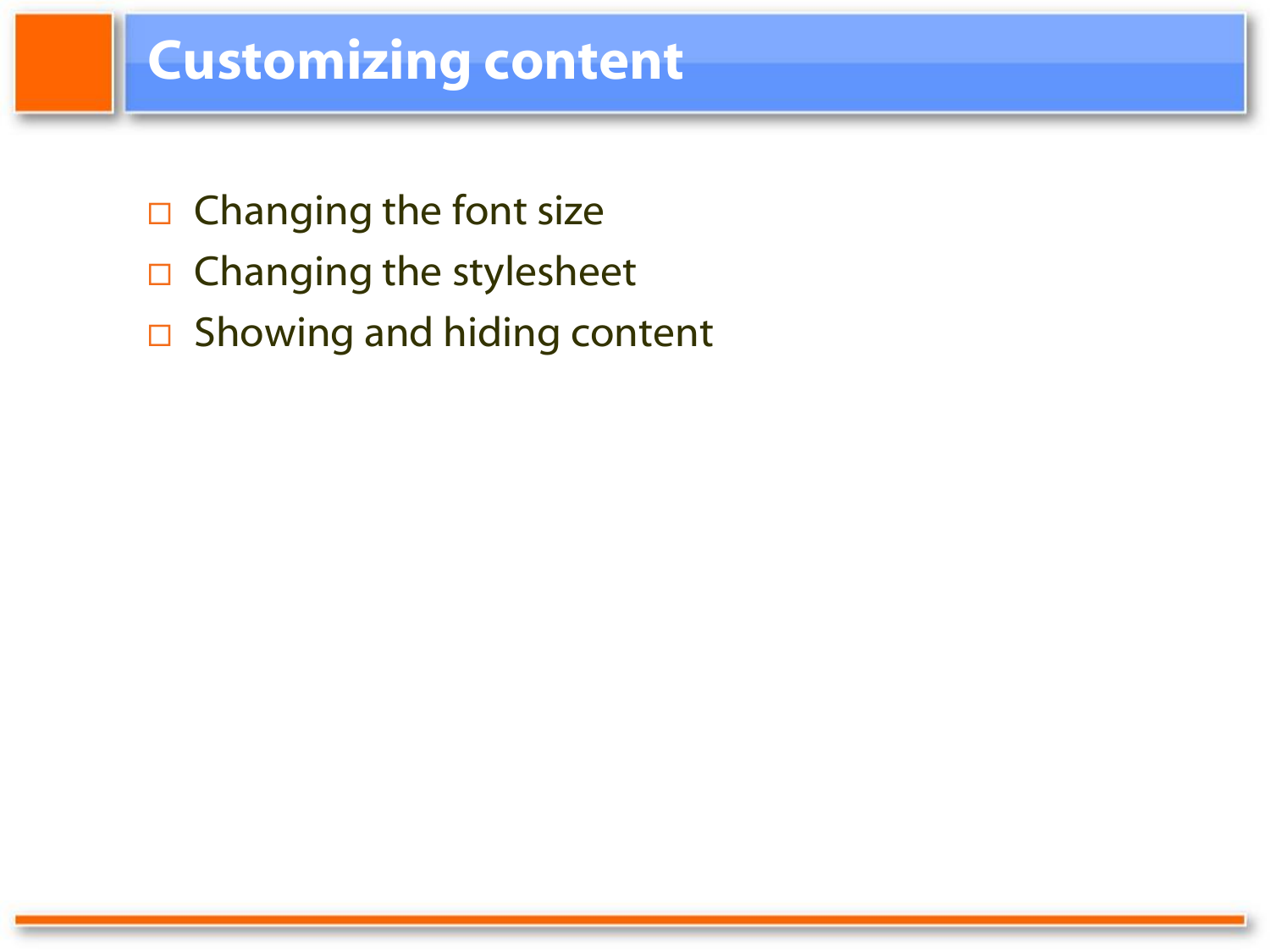### **Changing the font size**

□ Use ems or % (percentage), not pts (points)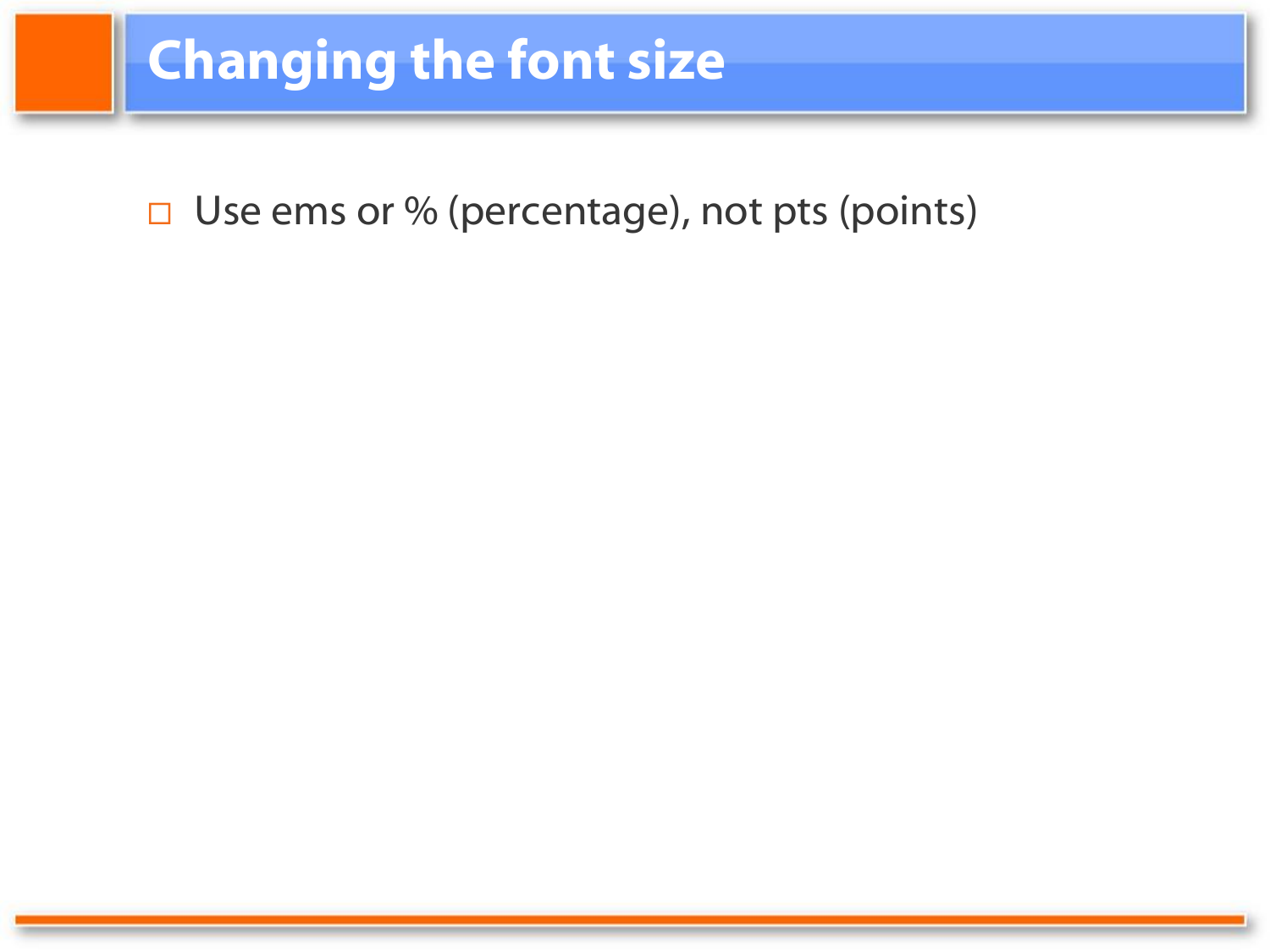<link rel="stylesheet" type="text/css" href="default.css" id="default" /> <link rel="stylesheet" type="text/css" href="larger.css" id="larger" />

<script> document.getElementById('larger').disabled=true;

function changeCSS(reqCSS) {

if (reqCSS == 'larger') { document.getElementById('larger').disabled=false; document.getElementById('default').disabled=true; } else { document.getElementById('larger').disabled=true; document.getElementById('default').disabled=false; } }

</script>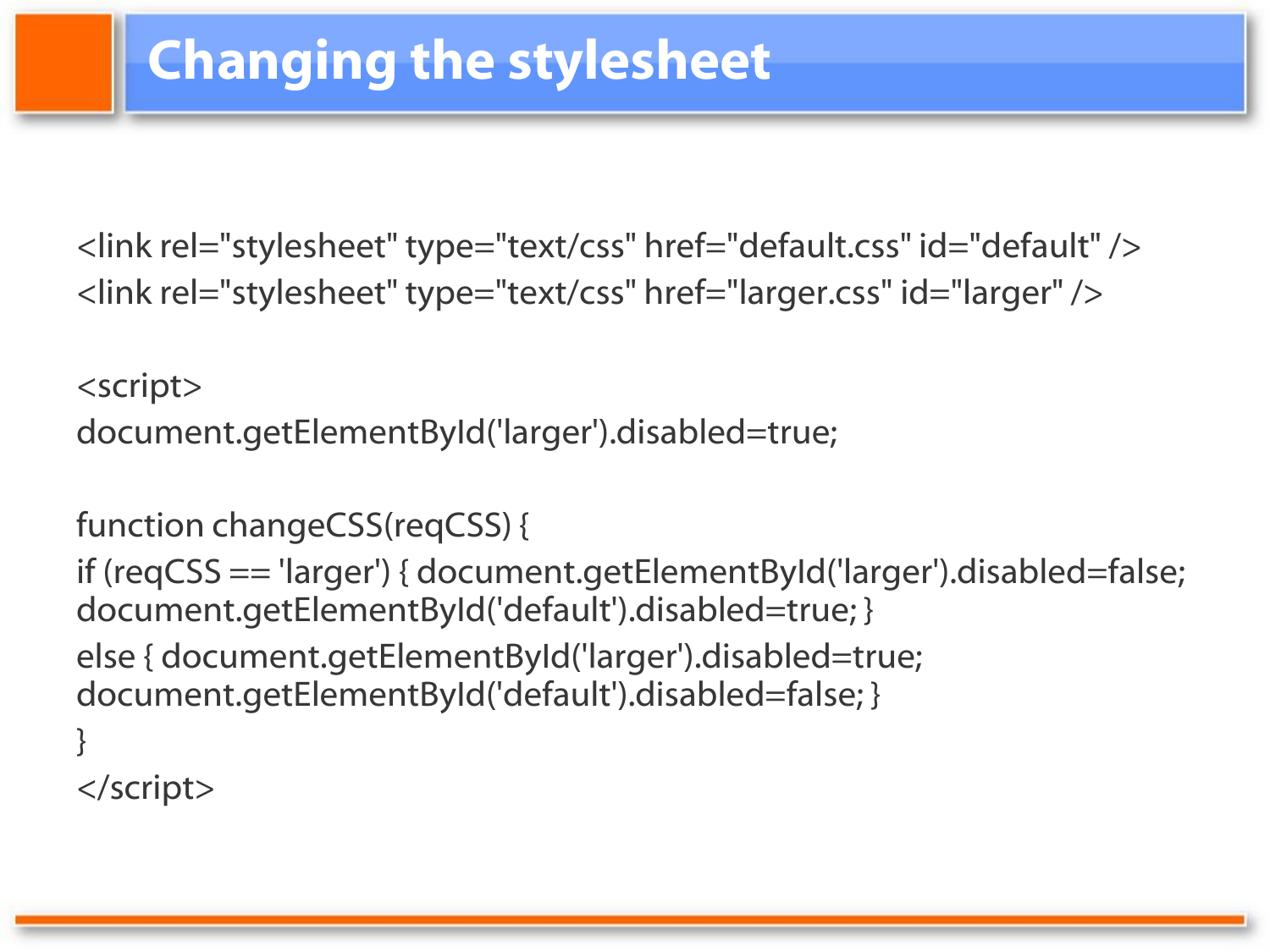## **Hiding content**

#### Verbergen

Falsches Üben von Xylophonmusik quält jeden größeren Zwerg.

.hide { display: none; }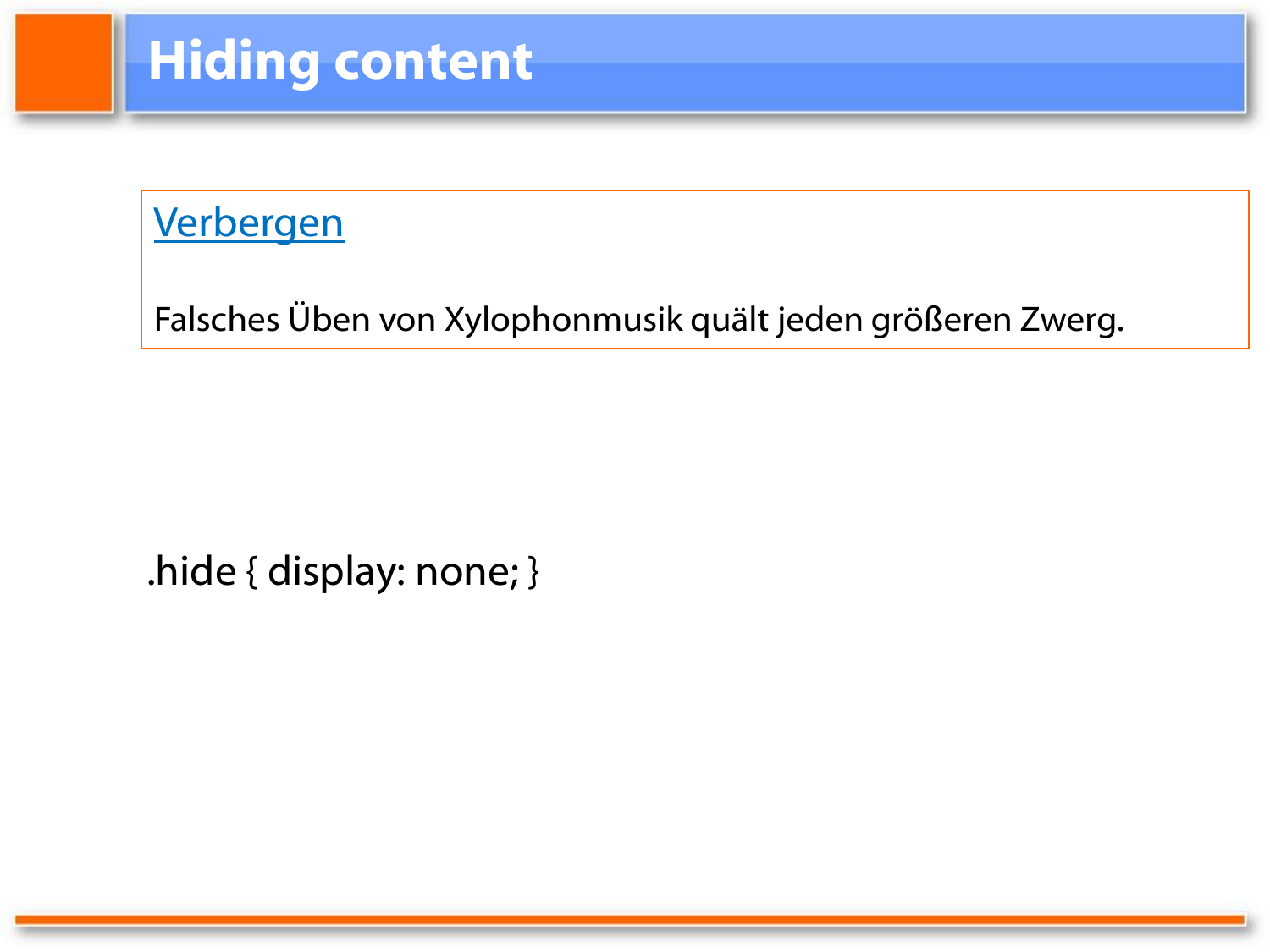# **CSS to the Point**

Scott DeLoach

**Cascading Style Sheets: Designing for the Web** Hakon Lie and Bert Bos

**CSS Web Site Design Hands on Training** Eric Meyer

**CSS Mastery: Advanced Web Standards Solutions** Andy Budd, Simon Collison, and Cameron Moll

**Discussion group** www.css-discuss.org

**CSS validator** jigsaw.w3.org/css-validator